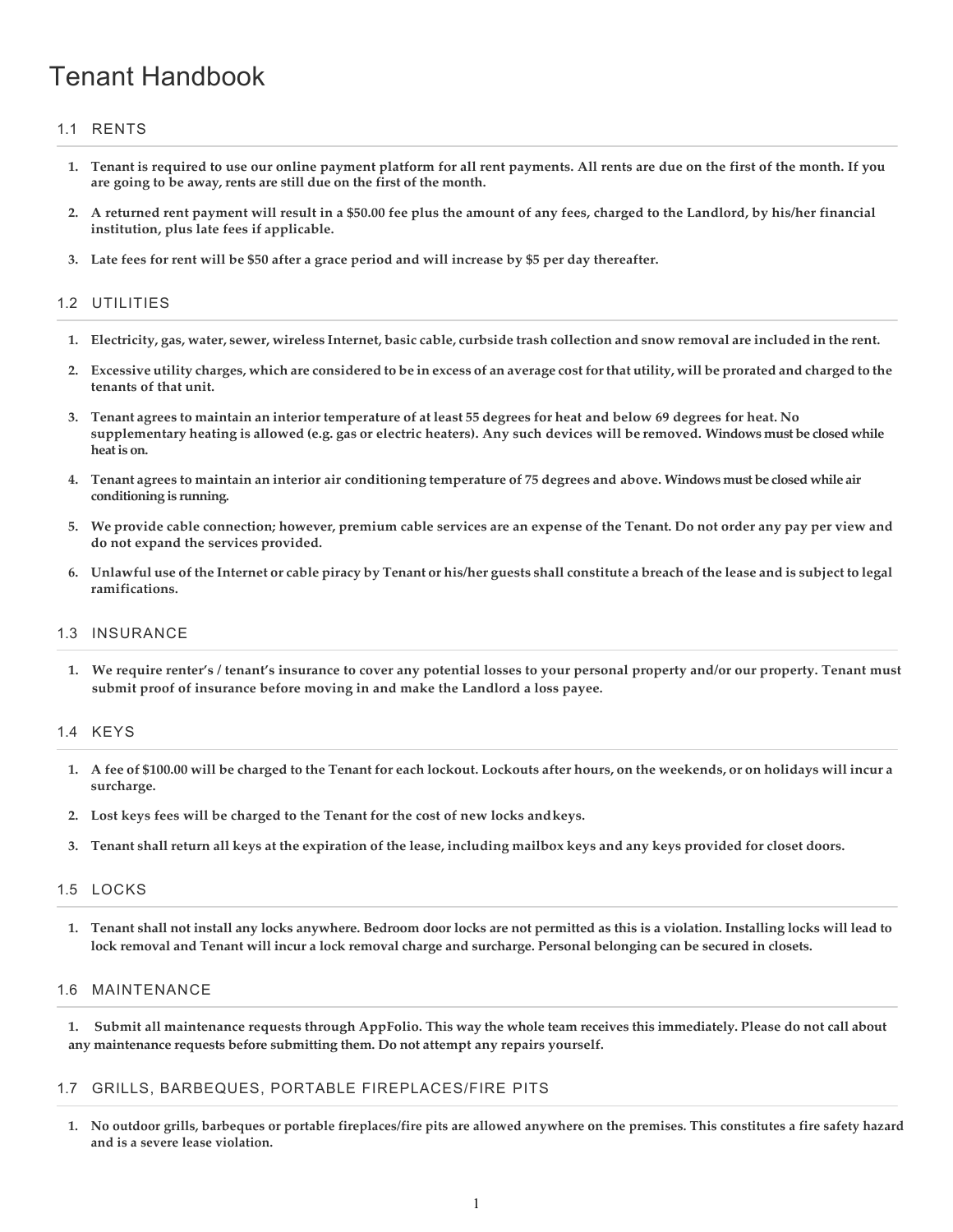- 1. Parking on the property is prohibited unless Tenant has leased a designated parking space. If you rent a space, you will be given a **parking sticker. It is not transferable. It is only applicable to your vehicle.**
- **2. No guests are permitted to use parking spaces.**
- **3. No trucks, boats, trailers, motorcycles or RVs are to be parked on theproperty.**
- 4. Landlord shall keep the outside stairways, walkways, sidewalks and driveways clear of snow and ice. Ice Melt will be provided **for any snow that melts and creates ice, after the snow removal team finishes.**
- 5. If the Tenant is to be away from the premises for any length of time during the winter and leaves his/her vehicle in a leased parking space, and there is a snow or ice event, Tenant must make arrangements to have the vehicle moved for snow plowing and treatment. **Failure to do so may result in the vehicle being towed at the Tenant's expense.**

## 1.9 PETS

- 1. Pets of any kind are not allowed on the premises. A violation of this provision will subject Tenant to a lease termination.
- Any animal that has been in the Tenant's unit or common area will result in a charge to the Tenant for defleaing, deodorizing and/ **or shampooing the unit and common area.**

#### 1.10 DISTURBANCES, NOISES AND NUISANCES

- **1. Tenant agrees not to breach the quiet enjoyment of other Tenants andneighbors.**
- **2. If the Tenant or Landlord receives a notice from the local police department that there has been a disturbance at the premises**  caused by the tenant or guests there is a \$50.00 penalty fee per Tenant for the first such notification. If a second such notice, it will **be a breach of the lease which may result in eviction.**
- **3. No firearms are permitted on the premises at any times. This is a severe lease violation and will result in eviction.**
- **4. Tenant agrees to comply with all state and local ordinances relating to public nuisance, noise and unlawful possession and consumption of illicit drugs and drug paraphernalia.**
- **5. No fraternity or sorority events with 4 or more guests are allowed on the premises.**
- **6. No beer kegs are permitted on the premises.**

## 1.11 TRASH AND RECYCLING

- **1. Tenant agrees to act cooperatively with their roommates. All trash must be removed from the kitchen and placed outside in the proper garbage and covered tightly with the lid to prevent pestinfestation.**
- 2. Tenant agrees to bring his/her trash container to the curb for pickup and agrees to bring the container back from the curb.
- **3. Tenant shall not place trash on patios, decks, in hallways or any other common area.**
- 4. All "junk mail" must be collected and discarded in the appropriate manner. It is important to keep areas clean and free of debris.
- **5. Failure to do the above in paragraphs 26 and 27 may result in a \$50.00 fine.**
- 6. For disposal of mattresses and furniture owned by the Tenant, the Tenant must contact the appropriate municipal department for **curbside pickup at Tenants expense.**

#### 1.12 YARDS

- **1. Landlord will provide for care of the grounds.**
- 2. Tenant agrees to keep front, back and side yard free of litter. No smoking. No cigarette butts are to be discarded on the premises. **This is your home. Treat it that way!**
- **3. No lawn games are allowed without written permission from management.**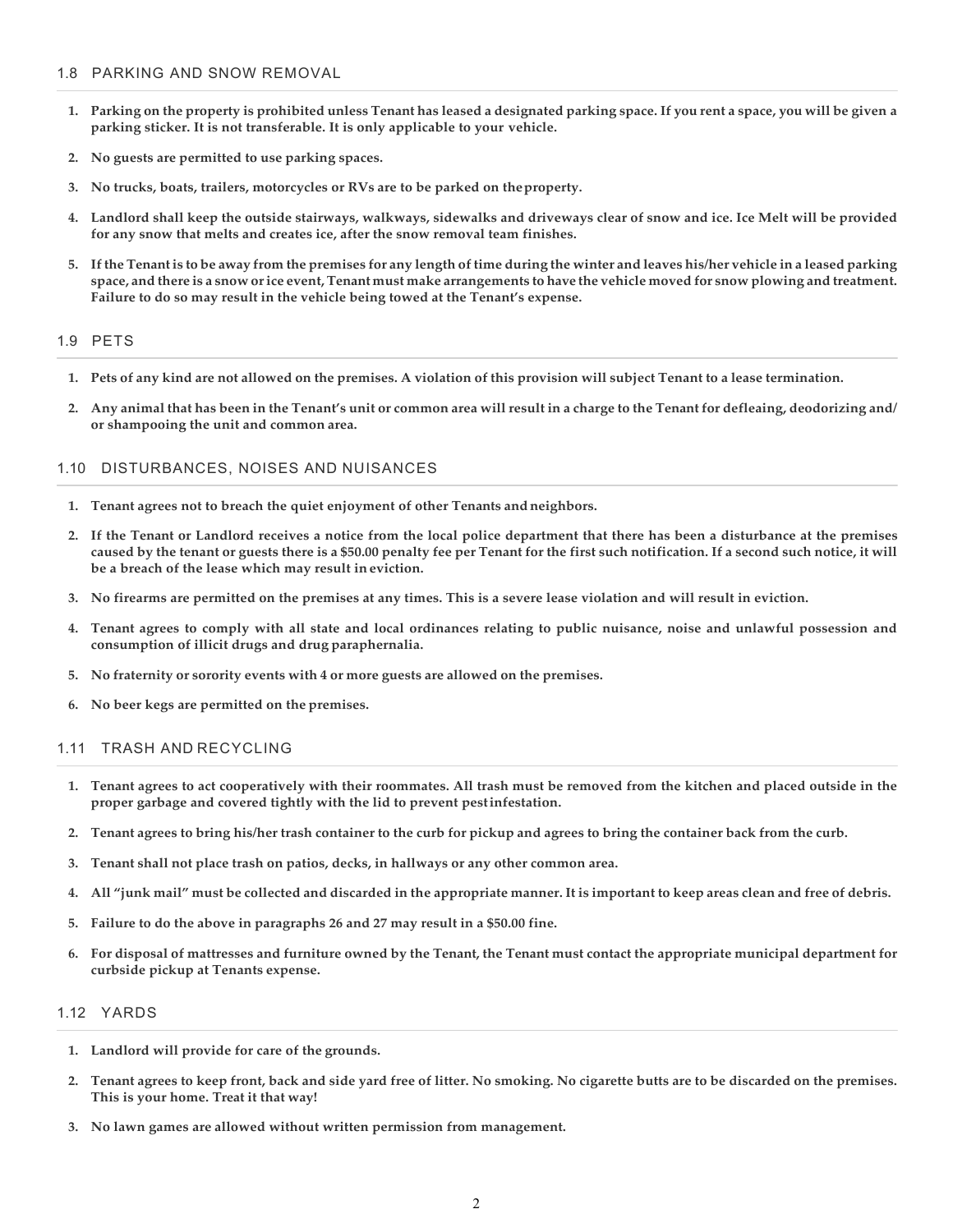## 1.13 COMMON AREAS

**1. No bicycles, trash or other obstructions shall block the interior or exterior doors, or be placed in the hallways, stairways, passageways or common areas. These are a fire hazard and all tenants must comply with fire safety rules.**

#### 1.14 CLEANING AND EXTERMINATION

- **1. Tenant shall keep the premises, including common areas, in a clean and habitable condition.**
- **2. Nothing can be affixed to the walls that would make marks orholes.**
- 3. Upon discovery by Landlord that the Tenants' unit and/or common area is deemed not clean by the Landlord the Landlord reserves the right to hire cleaning personnel at Tenants' expense. The approximate cost to the Tenants for cleaning is \$200.00.
- Presence of pests or vermin must be brought to the immediate attention of the Landlord in order that the Landlord can remedy the **situation.**
- 5. Infestation of pests and/or vermin caused by unsanitary conditions by the Tenants will result in the Tenants being responsible for **the cost of extermination.**

#### 1.15 MOVING AND REMOVAL OF PERSONAL PROPERTY

- 1. Since these units are furnished, it is unacceptable to move furniture. There are hardwood floors that are highly polished and need **to be protected.**
- **2. Tenant may not move into the premises earlier than 12:00 Noon on the day the lease starts.**
- 3. Tenant must vacate the premises and remove all personal property by 6:00 pm on the last day of his/her lease.
- **4. If Tenant moves out and fails to remove his/her personal property, then the property shall be deemed abandoned and Landlord**  shall have the right to remove the Tenant's personal property and charge the Tenant for the cost of removal. It will not be stored.

#### 1.16 PLUMBING

- **1. Dishwashers are to be used appropriately. Use only the soap that is made for dishwashers. Not dishwashing soap meant for cleaning dishes by hand in the sink.**
- **2. All washers and dryers are to be treated well. Only use the appropriate soaps and do not overload the machines. When you are done with the dryer, empty the lint filter, after eachload!**
- 3. Toilets and waste pipes shall be used judiciously. Only toilet paper is to be flushed. Any misuse by the Tenant will result in Tenant **being charged for any service call and all remedies required.**
- **4. Garbage disposals (if any) shall be used for food waste only. No metal. No bottle caps. No cans. No bones. No peelings. No egg**  shells. No tops of colored peppers. No plastic bags. If Tenant violates this policy, the cost of repairs or replacement shall be borne by all Tenants. If there is more than one violation in an apartment, the garbage disposal will be removed and the cost charged pro**rata among all the tenants in the unit.**

#### 1.17 REQUESTS FOR SERVICE-REPAIRS AND EQUIPMENT MALFUNCTIONS

- **1. Tenant shall report in writing, through AppFolio, any damages or problems with the premises immediately.**
- Tenant must promptly notify Landlord in writing water leaks, electrical problems, lighting malfunctions in the common hallways, **broken or missing locks or latches and any other condition that poses a risk/ hazard to the premises or health and safety of the Tenants or guests.**
- **3. Tenant is responsible for changing light bulbs in the unit at Tenant'sexpense.**
- 4. All maintenance requests must be submitted in writing, through Appfolio. They will be managed according to the maintenance **manager's availability, schedule, and the severity of the problem.**